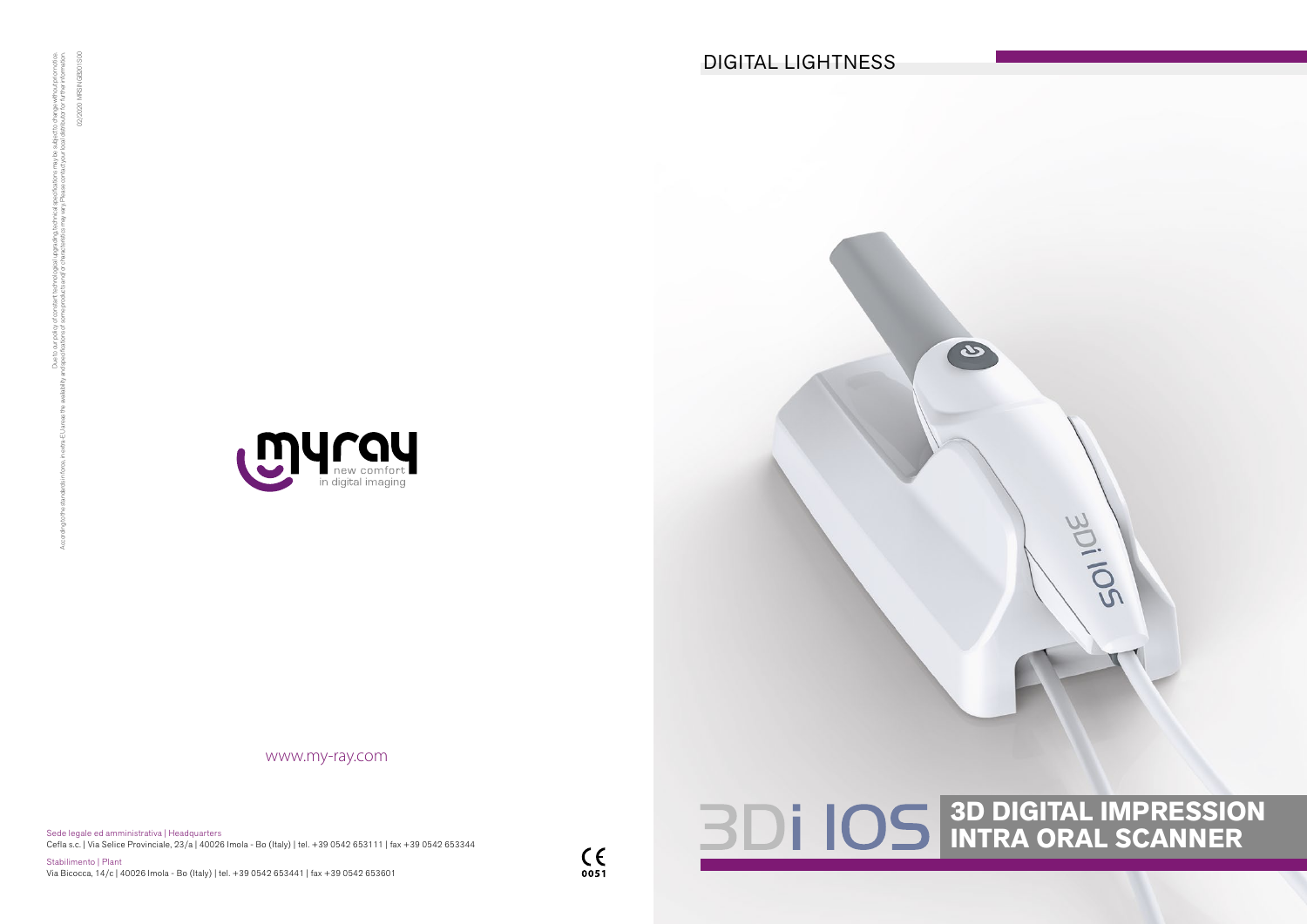# **BDi IOS**

### THE INTRAORAL SCANNER AS LIGHT AS A TURBINE

# WHY TAKE A DIGITAL IMPRESSION

Gives users the



# WHY CHOOSE THE 3Di IOS

### CLEAR-CUT COSTS

3Di IOS purchasers make just one up-front payment; no license renewal fees, no scan fees, no extra costs.

### OPEN SYSTEM

3Di IOS scan files can be exported in three different formats. The most commonly used and universal STL, PLY and OBJ which also contains information on colour texture.

#### USB 3.0

The USB 3.0 port allows connection both workstation and notebook.

### AN ADVANTAGEOUS INVESTMENT

3Di IOS guarantees a high return on investment, combining ultra-innovative technology with affordability. In addition to doing away with the need for impression materials and saving time, it also enhances customer satisfaction.

### POWDER FREE



3Di IOS is completely Powder Free. Active Stereo Imaging technology eliminates the distortions produced by reflective surfaces, thus avoiding use of tiresome powders.

### COLOUR SCANNING

The final 3D model is displayed in real time simply by pressing the on/off switch on the handpiece. Colours are realistic and images highly detailed, ensuring optimal interpretation of the site of interest.

### 2D VIDEO CAMERA

You can also use 3Di IOS as an intraoral video camera to capture and save 2D images. As scans are being made, it's also possible to take HD 2D photos.

### STABILITY/PORTABILITY

Easy to move, the base can be placed on any support surface. Careful design ensures stability and puts the handpiece within comfortable reach.

Ensures precision diagnostics.

Reduces process errors.



No need to purchase impression materials.



With 3Di IOS, you can, at last, easily perform a precise intraoral examination that's pleasant for the patient and advantageous for the dental surgery.

Unlike traditional manual impressions, 3D scans involve no patient discomfort. What's more, workflows have all the speed and accuracy that only digital technology can provide.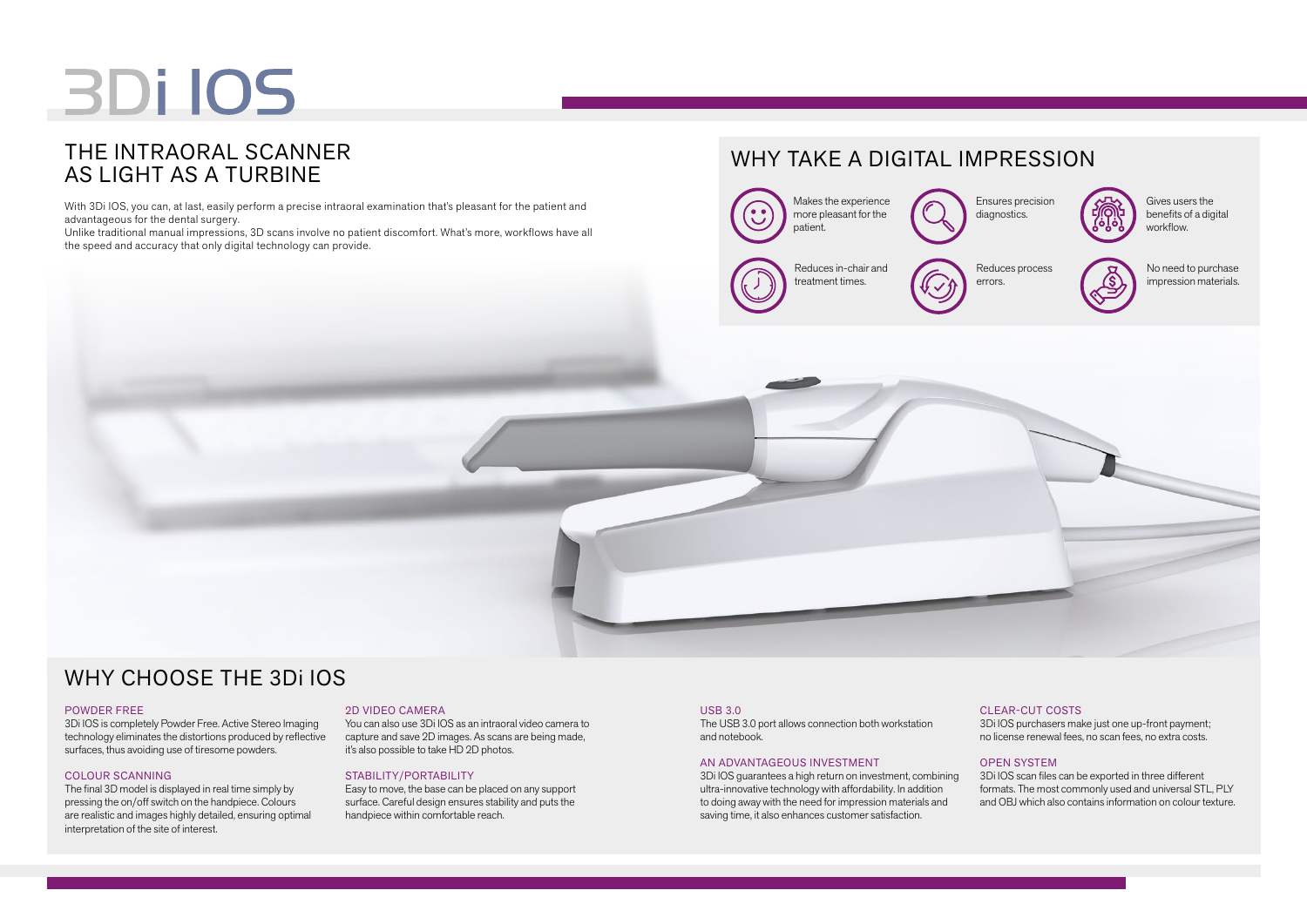### THE DENTAL SCANNER DESIGNED BY DENTISTS

3Di IOS incorporates the combined experience of multiple dentists. To begin with, the ergonomics of the handpiece - the heart of the system - has been designed to adapt to a range of individual grips. Latest-generation Active Stereo Imaging has allowed considerable lightening of components inside the handpiece. At just 150 grams, it's one of the lightest intraoral scanners on the market.

### ANTI-FOGGING SYSTEM

A ventilation circuit on the handpiece stops the prism fogging up.

### AUTOCLAVABLE TIP

Comes with 3 autoclavable tips with a lifespan of 100 cycles (134°/4 minutes).

#### SCAN KEY

A single on-handpiece key to start and stop the scan without having to use the computer.

### ULTRALIGHT HANDPIECE Just 150 grams.

#### 360° ADJUSTABLE TIP

\_\_\_\_\_\_\_\_\_\_\_\_\_\_\_\_\_\_\_\_\_\_\_\_\_\_\_\_\_

Lets users maintain the correct grip when switching between Upper Arch and Lower Arch.

### STABLE BASE

A single, strong, stable base. On cabinet and drawer unit surfaces or directly on the dental unit module, the handpiece is always housed in a safe, ergonomic position.

### ENTER THE DIGITAL AGE have been minimised, providing considerable benefits for dentists.

Handpiece weight and bulk

The ergonomics easily adapts to different scan techniques and even the most sensitive patients find it comfortable.

Intuitive and essential, the software interface guides the user all the way to scan validation in just a few clicks.

The USB connection lets the scanner be interfaced with portable computers.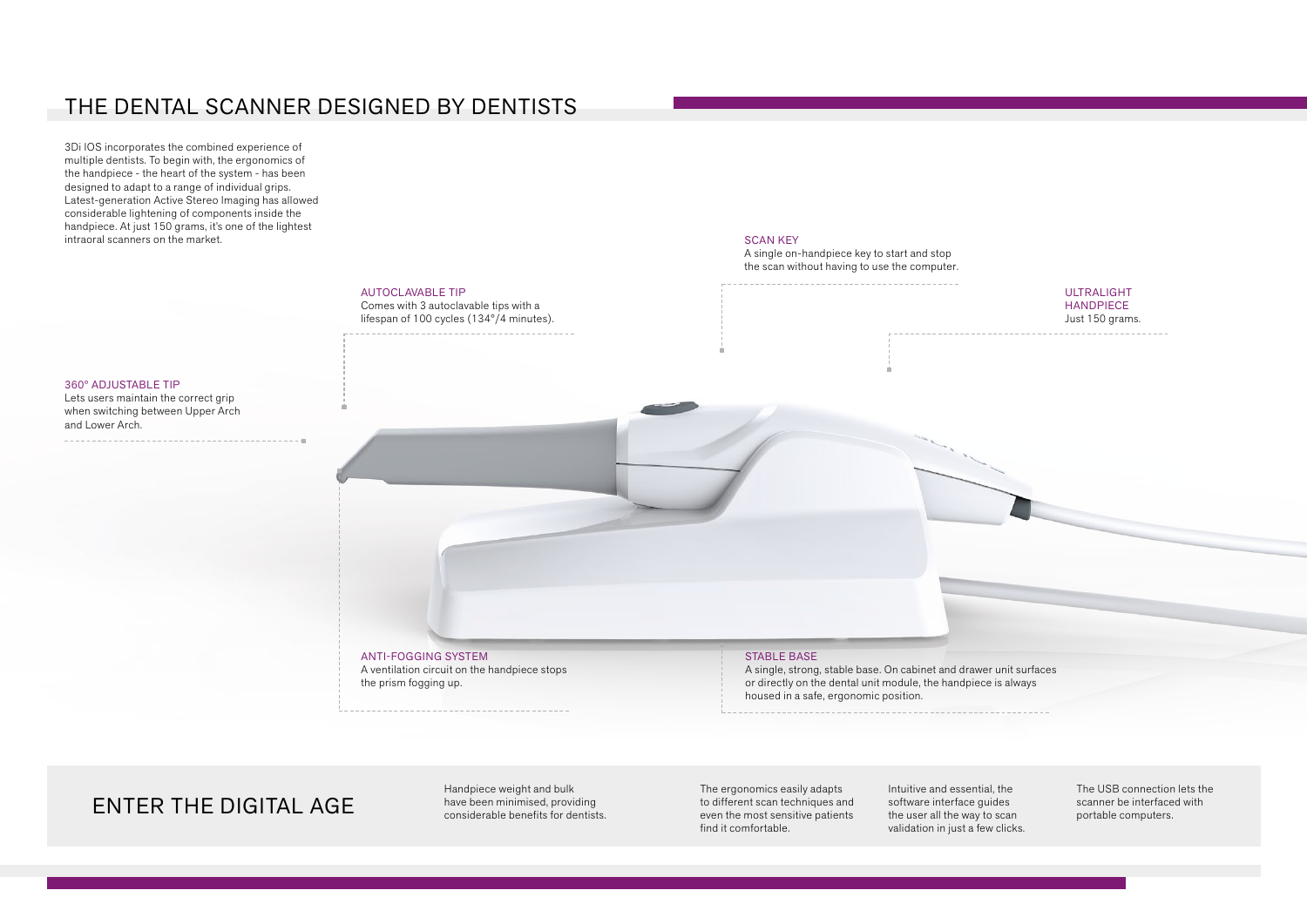# DISCOVER DIGITAL WORKFLOWS

The benefits of going digital become even more evident in the case of prosthetic implants. Making impressions



### GUIDED SURGERY WITH 3Di IOS

3Di IOS lets users perform diagnosis, implant planning and surgical template planning. Intraoral STL, PLY or OBJ scan data and natural colour soft tissue scans are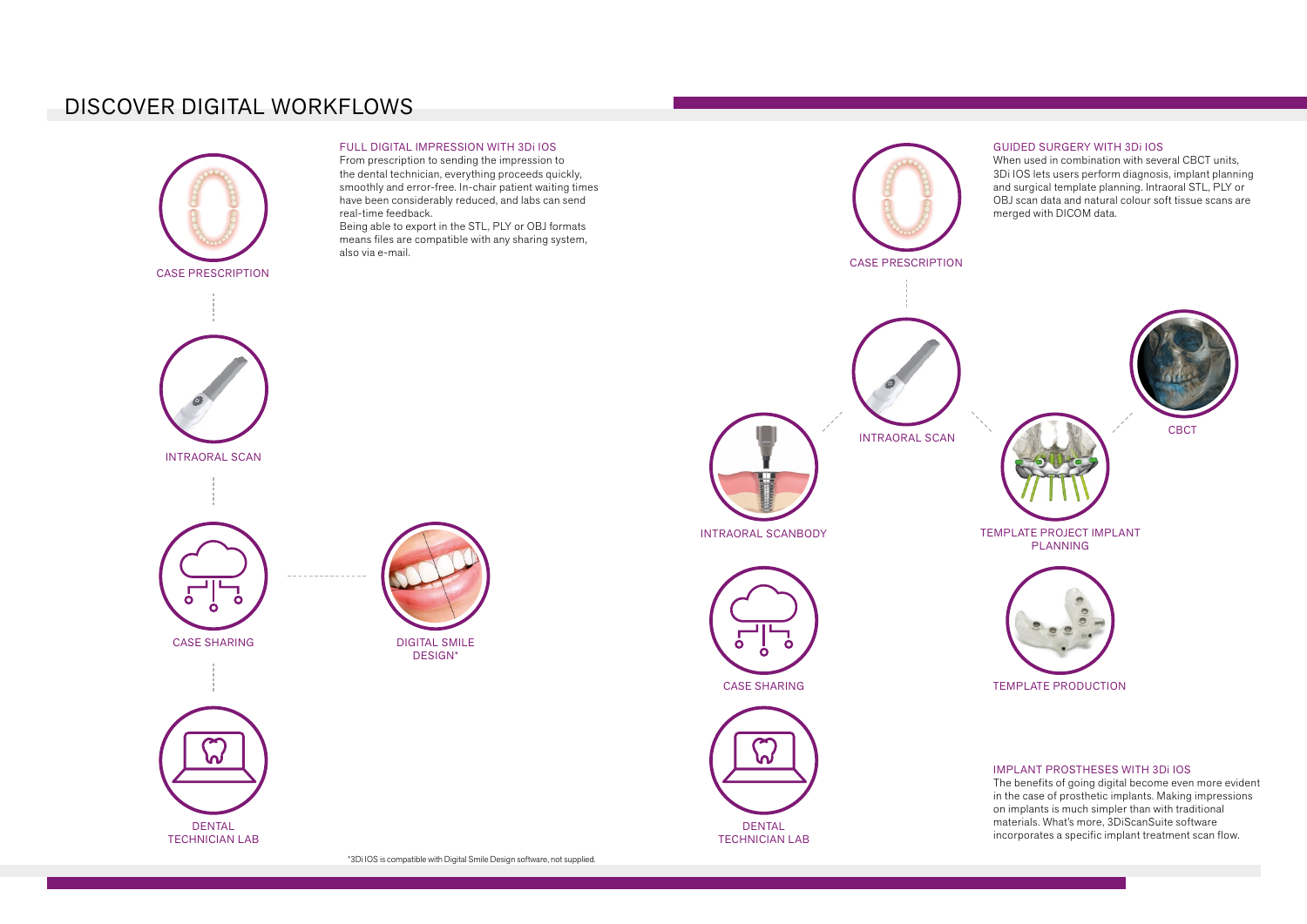### MAXIMUM PERFORMANCE, MAXIMUM COMFORT

**Contract** 

**3Di IOS** 



### LCD TOUCH SCREEN

3DiScanSuite scan software has been developed for Touch Screen use. TouchFriendly keys and a seamless interface means the software can be used even where space is limited.

### IMPLANT SCANNING

The benefits of digital intraoral scans are even more evident in the case of implants. Workflows include gum scans and scanbody functions that can be overlapped to ensure the lab achieves accurate, predictable results.

 $\overline{m}$ **Contract** 3Di IOS

### BI-LATERAL VESTIBULAR SCANNING

For extended or complete arch scans, the software automatically activates - according to arch extension - the bi-lateral bite scan function. Indispensable for correct acquisition of occlusion data.

### 2D VIDEO CAMERA

HD photos can be taken directly during the scan phase. These are automatically saved so they can be shared with the lab.









### CORRECTION FUNCTIONS

3Di IOS is also a diagnostics tool. Using various crop tools, you can correct the digital impression immediately with the patient still in the chair, thus avoiding any unforeseen events.

#### MEASUREMENTS

A 3D ruler lets you take precise 1:1 measurements directly on the scans and between the arches: a function that's useful in the case of mini-invasive treatment.



### SCAN DATA SHARING

Scan files can be sent as you prefer: via generally available internet cloud services, via a lab-recommended cloud service or via e-mail. Small scan files means data can be sent via normal ASDL lines in a matter of seconds. If preferred, scans can also be exported directly onto a USB storage device.

**College**